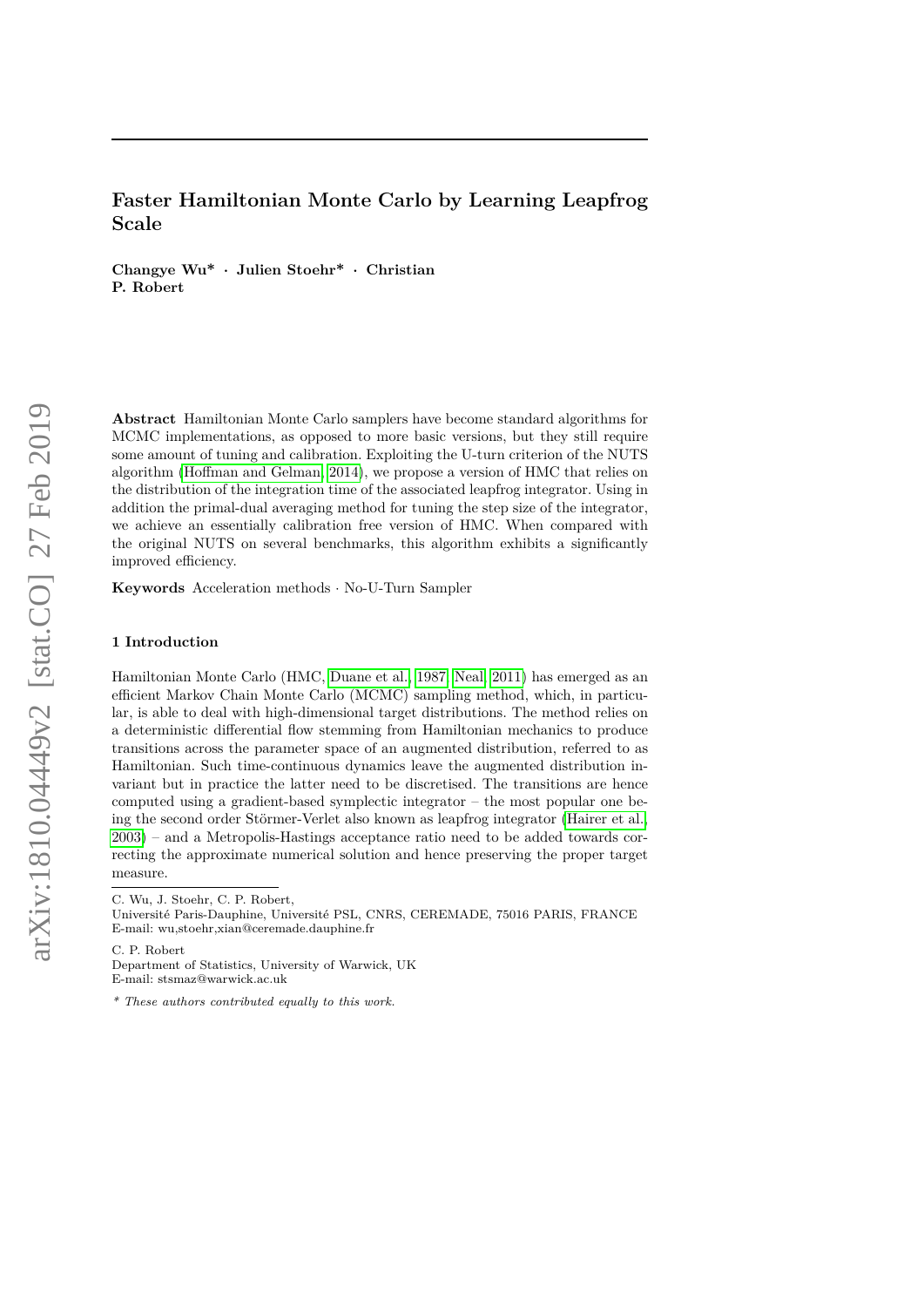Whilst the algorithm theoretically benefits from a fast exploration of the parameter space by accepting large transitions with high probability, this efficiency is marred by its high sensitivity to hand-tuned parameters, namely the step size  $\epsilon$  of the discretisation scheme, the number of steps *L* of the integrator, and the covariance matrix *M* of the auxiliary variables. Indeed, the discretisation error due to a poorly tuned step size often leads to a low acceptance rate, since the variation in the Hamiltonians from leapfrog start to leapfrog finish is governed by  $\epsilon^2$ . Furthermore, calibrating the number of steps of the integrator is paramount to avoid slow mixing chains or to save some computation cost. More specifically, if *L* is not large enough, HMC exhibits a random walk behaviour similar to standard Metropolis Hastings algorithms and may thus struggle to properly explore the support of the target. If *L* is too large the associated dynamic may retrace its steps back to a neighbourhood of the initial state [\(Betancourt et al., 2014\)](#page-15-0) wasting computation efforts and diminishing mixing. Finally the choice of a well-suited covariance matrix for the auxiliary variable can enhance both the speed and the mixing of HMC. A recent proposal in this regard is the Riemann manifold approach of [Girolami and Calderhead](#page-16-4) [\(2011\)](#page-16-4) that adapts the covariance matrix of the auxiliary variables to the curvature of the target distribution, followed by the automatic tuning strategy of [Wang et al.](#page-16-5) [\(2013\)](#page-16-5).

Our focus in this paper is mostly connected with the number *L*. In this regard, the popular No-U-Turn Sampler (NUTS, [Hoffman and Gelman, 2014\)](#page-16-0) automatically tunes both the step size and the number of integration steps. This algorithm achieves at least the same efficiency as the standard HMC, when efficiency is defined through ESS and expected square jump distance (ESJD), albeit its implementation involves an extra cost that may prove burdensome. The core idea behind NUTS is to pick the step size via primal-dual averaging [\(Nesterov, 2009\)](#page-16-6) in a burn-in phase and to build at each iteration a proposal based on a locally longest path on a level set of the Hamiltonian. This is achieved by a recursive algorithm that follows a level set to a turning point, doubling that path for time-reversibility reasons, and samples a point along that path with weights proportional to the target density. As a result, the algorithm produces a path that is much longer than the one needed for the resulting output. Here, we aim at reducing the computing cost induced by this feature of NUTS and we explore the opportunity to learn the empirical distribution of the longest NUTS path – consistent with the target distribution – by exploiting the U-turn criterion of NUTS for the level set visited during a burn-in phase. This empirical distribution is then used to randomly pick *L* at each iteration of a regular HMC scheme.

The paper begins with a brief description of HMC and NUTS in Section [2.](#page-1-0) We then explain how to learn the empirical distribution of *L* in Section [3.](#page-4-0) We illustrate the efficiency of the proposed algorithm compared to the efficient NUTS implemented by Rstan [\(Stan Development Team, 2018a\)](#page-16-7) on several benchmark examples in Section [4,](#page-7-0) and conclude in Section [5.](#page-15-1)

#### <span id="page-1-0"></span>**2 Hamiltonian Monte Carlo**

We consider a probability target measure  $\pi$  on  $\Theta \subset \mathbb{R}^d$  with density, also denoted *π*, against the Lebesgue measure, written as  $\pi(\theta) \propto \exp\{-U(\theta)\}\,$ , where *U* is a continuously differentiable function called the potential function. HMC [\(Neal, 2011\)](#page-16-2) aims at sampling from  $\pi$  by augmenting the target distribution with an auxiliary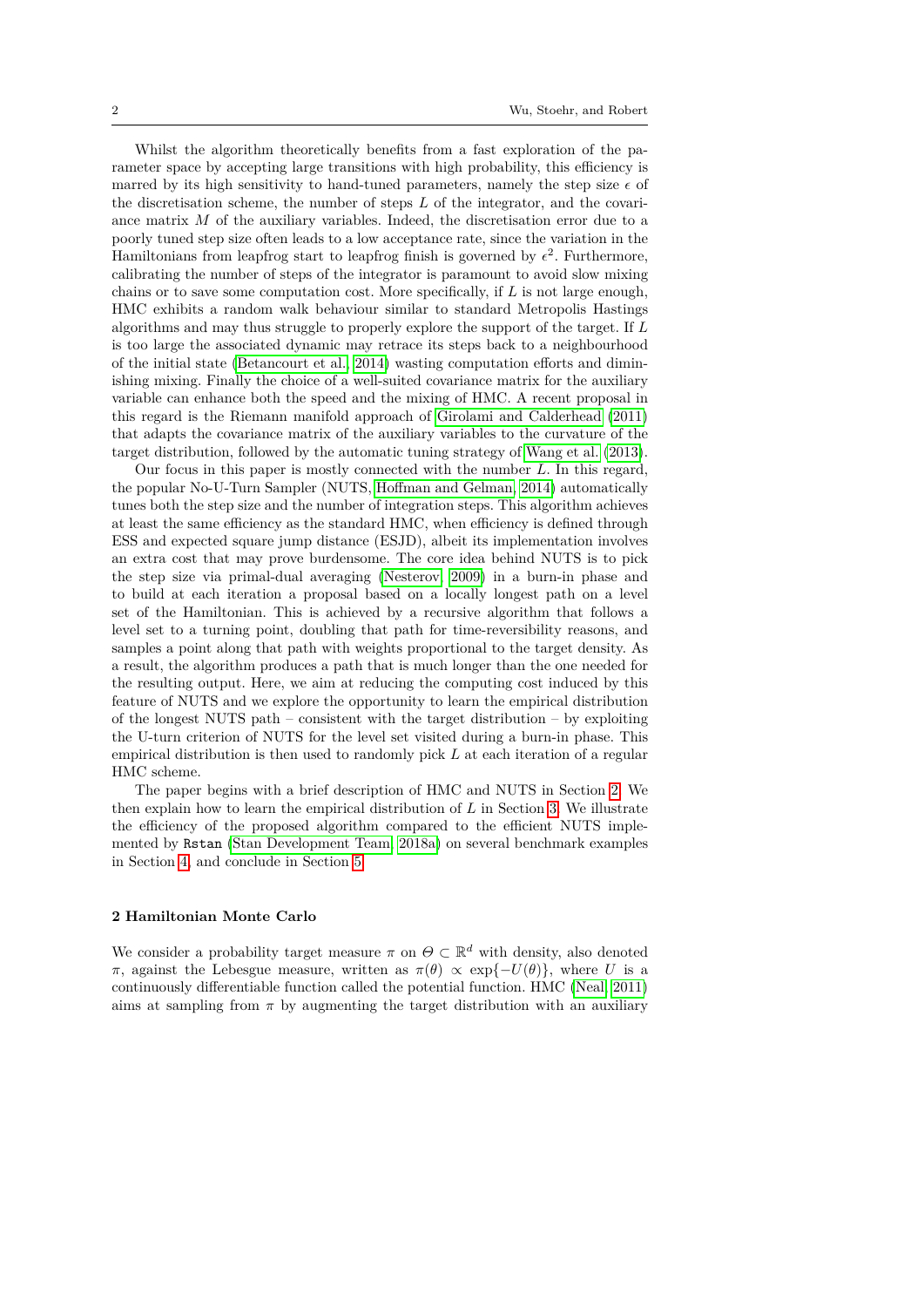## **Algorithm 1:** Hamiltonian Monte Carlo

<span id="page-2-0"></span>**Input:** Starting point  $\theta_0$ , step size  $\epsilon$ , number of leapfrog steps *L*, covariance matrix *M*, number of iterations *N*. **Output:** sample  $\{\theta_0, \ldots, \theta_N\}$  drawn from  $\pi(\theta)$ .

**for**  $n \leftarrow 1$  **to**  $N$  **do draw** *v* from  $\mathcal{N}(\cdot | 0, M)$ **compute**  $(\theta^*, v^*)$  = Leapfrog $(\theta_{n-1}, v, \epsilon, L)$  **compute**  $\rho = 1 \wedge \exp \{H(\theta_{n-1}, v) - H(\theta^*, -v^*)\}$ **set**  $(\theta_n, v_n) = \begin{cases} (\theta^*, -v^*), & \text{with probability } \rho \\ (0, 0, 0), & \text{otherwise} \end{cases}$ (*θn*−1*, v*)*,* otherwise*.* **end**

```
return (\theta_0, \ldots, \theta_N)Function Leapfrog(\theta, v, \epsilon, L)compute (\theta_0, v_0) = (\theta, v - \epsilon/2 \nabla U(\theta))for \ell \leftarrow 1 to L do
           compute \theta_{\ell} = \theta_{\ell-1} + \epsilon M^{-1} v_{\ell-1}compute v_{\ell} = v_{\ell-1} - \epsilon \nabla U(\theta_{\ell})end
```
**return**  $(\theta_L, v_L + \epsilon/2 \nabla U(\theta_L))$ 

variable  $v \in \mathbb{R}^d$ , referred to as momentum variable (as opposed to  $\theta$  being called the position), distributed according to a *d*-dimensional Normal distribution,  $\mathcal{N}(\cdot \mid 0, M)$ . Thus, HMC samples from the joint  $\pi(\theta, v) = \pi(\theta) \mathcal{N}(v \mid 0, M)$ , which marginal chain in  $\theta$  is the distribution of interest. We refer the reader to [Betancourt](#page-15-2) [\(2018\)](#page-15-2) for a discussion on HMC and the choice of other momentum distributions.

We define the Hamiltonian as the unnormalised negative joint log-density

$$
H(\theta, v) = U(\theta) + \frac{1}{2}v^T M^{-1} v.
$$

HMC generates proposals for *θ* based on the Hamiltonian dynamics as

<span id="page-2-1"></span>
$$
\frac{d\theta}{dt} = \frac{\partial H}{\partial v} = M^{-1}v \quad \text{and} \quad \frac{dv}{dt} = -\frac{\partial H}{\partial \theta} = -\nabla U(\theta). \tag{1}
$$

Such a mechanism aims at efficiently exploring the parameter space  $\Theta \times \mathbb{R}^d$  as compared to standard random-walk Metropolis-Hastings proposals while preserving the measure  $\pi(d\theta, dv)$  – the solution flow being reversible. Since the dynamic preserves the Hamiltonian, decreases in the potential function *U* are compensated by increases in its momentum and conversely, which facilitates moves between low and high probability regions. In practice, the above differential equations cannot be solved analytically and HMC samplers resort to time reversible and symplectic numerical integrators, that is integrators which conserve the volume. Among these,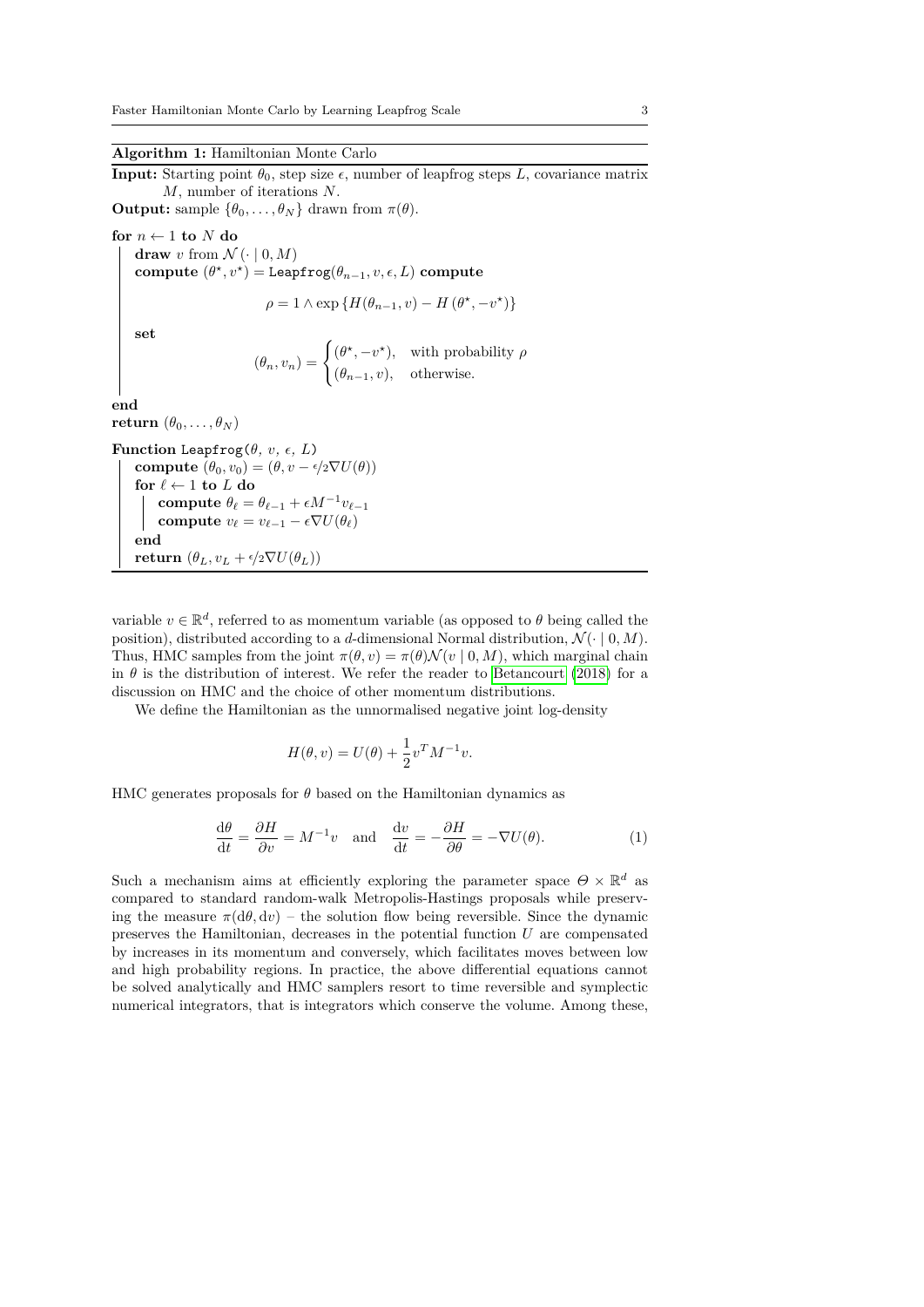the leapfrog integrator is commonly used for its trade-off between second order accuracy and computational cost. Given a discretisation time-step  $\epsilon$ , it yields a map  $F_{\epsilon}: (\theta, v) \mapsto (\theta^*, v^*)$  defined by

$$
\begin{cases} \theta^{\star} = \theta + \epsilon M^{-1} r, \\ v^{\star} = r - \epsilon/2 \nabla U(\theta^{\star}), \end{cases}
$$
 where  $r = v - \epsilon/2 \nabla U(\theta)$ .

It corresponds to a three stage procedure that alternatively updates *v* and  $\theta$  to approximate the solution at time  $\epsilon$ , and to approximate solution at a time  $t$ , one repeats the procedure  $L = |t/\epsilon|$  times. *L* is referred to as number of leapfrog steps. This discrete scheme does no longer leave the measure *π*(d*θ,* d*v*) invariant. To account for the discretisation bias and preserve the targetted measure, an accept-reject step is introduced (see Algorithm [1\)](#page-2-0). A transition from  $(\theta, v)$  to a proposal  $(\theta^*, -v^*)$ corresponding to the approximated solution for an integration time  $L\epsilon$  is accepted with probability

<span id="page-3-1"></span>
$$
\rho(\theta, v, \theta^*, v^*) = 1 \wedge \exp\left\{H(\theta, v) - H(\theta^*, -v^*)\right\}.
$$
\n(2)

which implies that detailed balance is satisfied for the target  $\pi(d\theta, d\nu)$ . The solution of [\(1\)](#page-2-1) keeps the Hamiltonian constant, meaning the proposals are always accepted for the exact dynamic. After discretisation, the deviation to  $H(\theta, v)$  can be bounded [\(Leimkuhler and Reich, 2004\)](#page-16-8),

$$
|H(\theta, v) - H(\theta^*, -v^*)| < C\epsilon^2.
$$

Hence, the acceptance rate in Algorithm [1](#page-2-0) still tends to be high even for a proposal  $(\theta^*, -v^*)$  quite far from  $(\theta, v)$ , provided  $\epsilon$  remains moderate. In practice, the choice of  $\epsilon$  can be done on the basis of the global acceptance rate of the sampler using the primal-dual averaging method [\(Nesterov, 2009\)](#page-16-6). The latter provides an adaptive MCMC scheme which aims at a targeted acceptance probability  $p_0 \in (0,1)$ . Under mild conditions, [Beskos et al.](#page-15-3) [\(2013\)](#page-15-3) have shown that the optimal scaling for HMC yields an acceptance probability of around 0*.*65. Though it is not necessarily a suitable choice for  $p_0$  on complex model, it can serve as a useful benchmark value.

We now briefly introduce the NUTS algorithm, referring the reader to [Hoffman](#page-16-0) [and Gelman](#page-16-0) [\(2014\)](#page-16-0) for more details. NUTS is a version of HMC sampler that eliminates the need to specify the number *L* of integration steps by adaptively choosing the locally largest value at each iteration of the algorithm. More precisely, given a step size  $\epsilon$ , the current value of  $\theta$  and a momentum v resampled from a Gaussian distribution  $\mathcal{N}(0, M)$ , an iteration of NUTS begins with mimicking the Hamiltonian dynamics by recursively doubling the leapfrog path, either forward or backward with equal probability, until the path begins to retrace towards the starting point. For Euclidean version, this means that the backward and forward end points of the path,  $(\theta^-, v^-)$  and  $(\theta^+, v^+)$ , satisfy

<span id="page-3-0"></span>
$$
(\theta^+ - \theta^-) \cdot M^{-1} v^- < 0 \quad \text{or} \quad (\theta^+ - \theta^-) \cdot M^{-1} v^+ < 0. \tag{3}
$$

To extend the aforementioned termination criterion to the non-Euclidean case, we refer the reader to [Betancourt](#page-15-2) [\(2018\)](#page-15-2).

Denote  $\mathcal E$  the set of the position-momentum pairs visited along the forward and backward leapfrog path. The second step of NUTS consists in randomly picking one of the pairs in  $\mathcal{E}$ , each pair being weighted according to the target density. In its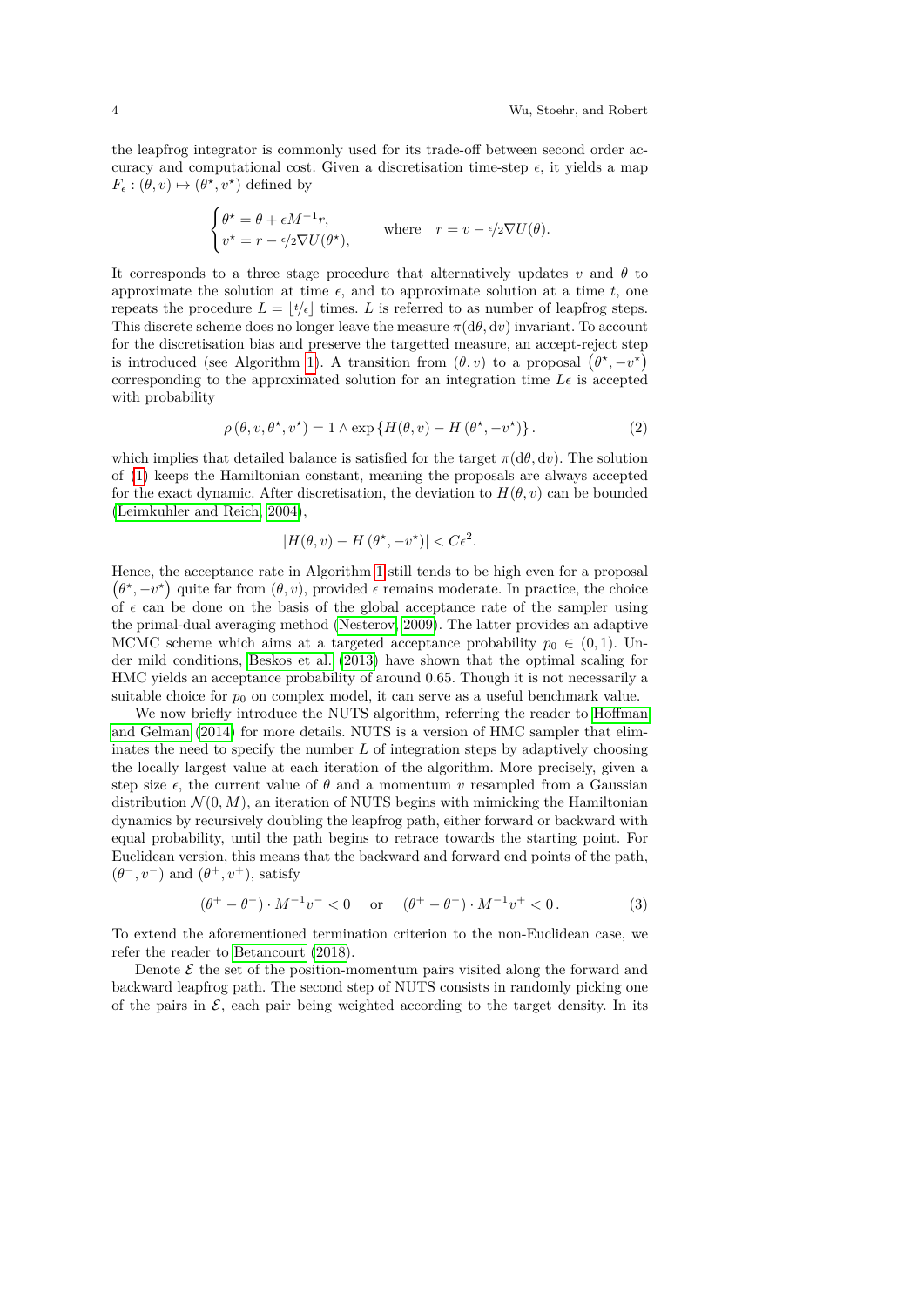original version, the latter was done by a slice sampling move. Given a realisation *u* from the uniform distribution on [0*,* 1], one draws uniformly in the following set of points

$$
\{(\theta^{\star}, v^{\star}) \in \mathcal{E} \mid H(\theta, v) - H(\theta^{\star}, v^{\star}) \ge \log u\}.
$$

The overall process allows for detailed balance to hold and thus validates the NUTS algorithm. Notice that the current version implemented in Stan [\(Stan Development](#page-16-9) [Team, 2018b;](#page-16-9) [Betancourt, 2018\)](#page-15-2) uses a multinomial sampling strategy instead of the slice sampling one.

Compared with the standard HMC sampler, which uses a fixed length *L* across iterations, NUTS relies on an adaptive scheme while requiring an evaluation of the Hamiltonian along its entire leapfrog path. Even though the leapfrog path of NUTS is locally the longest possible in terms of Equation [\(3\)](#page-3-0), we note that the final positionmomentum pair is almost never one of the two endpoints of the generated leapfrog path. Therefore the distance between the position of the proposed value and the current one is smaller than it could be, which induces a waste of computation time.

#### <span id="page-4-0"></span>**3 Learning leapfrog scale**

In what follows, we explore the opportunity to use a termination criterion similar to Equation [\(3\)](#page-3-0) for choosing *L* in the HMC sampler based on the empirical distribution of the longest integration times. In what follows, the step size  $\epsilon$  is assumed to be chosen using the primal-dual averaging method which is the golden standard also implemented for NUTS.

## 3.1 Empirical distribution of leapfrog scale

Given a step size  $\epsilon$  and a starting point  $(\theta, v)$ , denote  $(\theta_{\ell}^{\star}, v_{\ell}^{\star}) = \text{Leapfrog}(\theta, v, \epsilon, \ell)$ , the value of the pair after  $\ell$  iterations of the leapfrog integrator,  $\ell \in \mathbb{N}$ . We define the *longest batch*  $L_{\epsilon}(\theta, v)$  associated with  $(\theta, v, \epsilon)$  as the first  $\ell \in \mathbb{N}$  such that  $(\theta_{\ell}^{*} - \epsilon)$  $\theta$ ) ·  $M^{-1}v^*_{\ell}$  < 0, referred to as a U-turn condition in what follows. We can construct an empirical marginal distribution of the longest batch by running *K* iterations of HMC with the optimised step size and an initial number of leapfrog steps *L*<sup>0</sup> (see Algorithm [2\)](#page-5-0). Specifically, each iteration of HMC is run for  $L_0$  leapfrog steps to generate the next state of the Markov chain. For this iteration, and the current state of the chain, the longest batch can be produced. Namely, if  $L_{\epsilon}(\theta, v) \leq L_0$  this value can be identified and stored; otherwise the integration scheme is performed until the U-turn condition applies. This scheme obviously produces a sequence of longest batches

$$
\mathcal{L} = \left\{ L_{\epsilon} \left( \theta_0, v^{(1)} \right), \cdots, L_{\epsilon} \left( \theta_{K-1}, v^{(K)} \right) \right\},\
$$

where  $\theta_{i-1}$  and  $v^{(i)}$ ,  $i = 1, ..., K$ , denote respectively the current value for the *θ*-chain and the resampled momentum at iteration *i* of the HMC sampler. The corresponding empirical probability measure is

$$
\hat{P}_{\mathcal{L}} = \frac{1}{K} \sum_{k=0}^{K-1} \delta_{L_{\epsilon}(\theta_k, v^{(k+1)})},
$$

where  $\delta_{\ell}$  denotes the Dirac measure at  $\ell$ .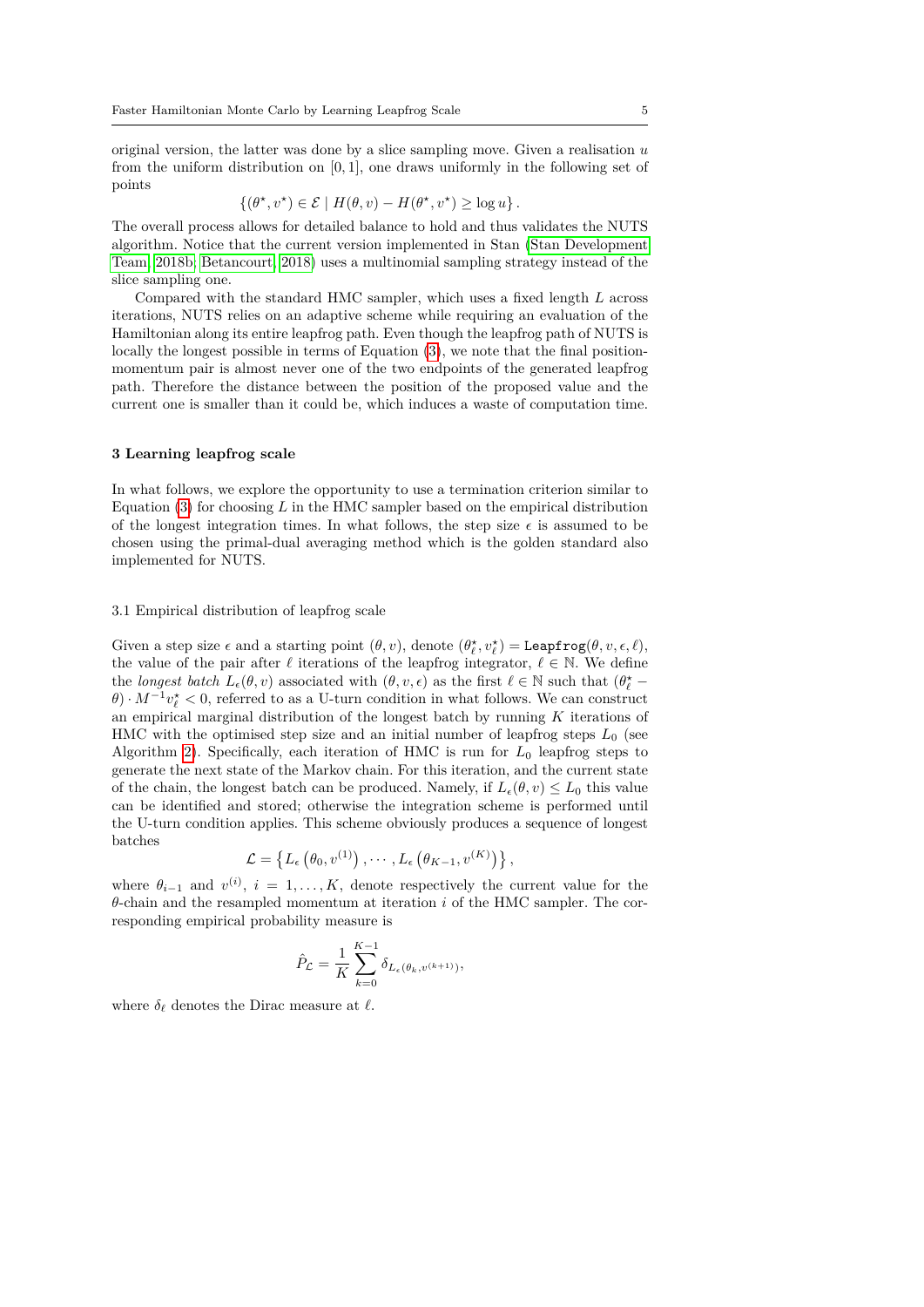## **Algorithm 2:** Longest batch empirical distribution

<span id="page-5-0"></span>**Input:** Starting point  $\theta_0$ , step size  $\epsilon$ , number of leapfrog steps  $L_0$ , covariance matrix *M*, number of iterations *K*. **Output:** sequence  $\mathcal{L} = (\mathcal{L}_1, \dots, \mathcal{L}_K)$  of longest batches. **for**  $k \leftarrow 1$  **to**  $K$  **do draw**  $v^{(k)}$  from  $\mathcal{N}(\cdot | 0, M)$  $\mathcal{L}_k$  Computing  $\mathcal{L}_k = L_ε(\theta_{k-1}, v^{(k)})$ ) and the set of  $\ast/$ **compute**  $(\theta^{\star}, v^{\star}, \mathcal{L}_k) =$  LongestBatch $(\theta_{k-1}, v^{(k)}, \epsilon, L_0)$ **if**  $\mathcal{L}_k < L_0$  **then compute**  $(\theta^*, v^*)$  = Leapfrog $(\theta^*, v^*, \epsilon, L_0 - \mathcal{L}_k)$ **end compute**  $\rho = 1 \wedge \exp \left\{ H(\theta_{k-1}, v^{(k)}) - H(\theta^{\star}, -v^{\star}) \right\}$ **set**  $(\theta_k, v_k) = \begin{cases} (\theta^*, -v^*), & \text{with probability } \rho \\ (e^{(\theta^*)}, v_k) & \text{with probability } \rho \end{cases}$  $(\theta_{k-1}, v^{(k)}), \text{ otherwise.}$ **end return**  $(\mathcal{L}_1, \ldots, \mathcal{L}_K)$ **Function** LongestBatch( $\theta$ *, v<sub></sub>,*  $\epsilon$ *, L*) **set**  $\ell = 0$ ;  $(\theta^+, v^+) = (\theta, v)$ ;  $(\theta^*, v^*) = (\theta, v)$ **while**  $(\theta^+ - \theta) \cdot M^{-1}v^+ \ge 0$  **do** set  $\ell = \ell + 1$ **compute**  $(\theta^+, v^+) = \text{Leapfrog}(\theta^+, v^+, \epsilon, 1)$ **if**  $\ell == L$  **then set**  $(\theta^*, v^*) = (\theta^+, v^+)$ **end end**

3.2 Convergence Analysis

**return**  $(\theta^*, v^*, \ell)$ 

Let  $Q_{\epsilon}(\cdot | \theta, v)$  be the distribution of the longest batch conditionally on the current state  $(\theta, v)$  with step size  $\epsilon$  and  $Q_{\epsilon}$  be its marginal distribution with respect to the augmented target  $\pi(d\theta, dv)$ . The transition kernel of the HMC sampler can be written as the composition of two Markov kernels  $P_1$  and  $P_2$  over  $\Theta \times \mathbb{R}^d$ .

$$
\begin{cases}\nP_1((\theta, v), (\mathrm{d}\theta, \mathrm{d}v)) = \delta_\theta(\mathrm{d}\theta)\mathcal{N}(\mathrm{d}v \mid 0, M) \\
P_2((\theta, v), (\mathrm{d}\theta, \mathrm{d}v)) \\
= \rho \delta_{(\theta^*, -v^*)}(\mathrm{d}\theta, \mathrm{d}v) + (1 - \rho)\delta_{(\theta, v)}(\mathrm{d}\theta, \mathrm{d}v),\n\end{cases}
$$

where  $(\theta^*, v^*) = \text{Leapfrog}(\theta, v, \epsilon, L)$  and  $\rho$  is defined by Equation [\(2\)](#page-3-1). Both kernels are reversible with respect to the augmented target  $\pi(d\theta, dv)$  and hence the composi-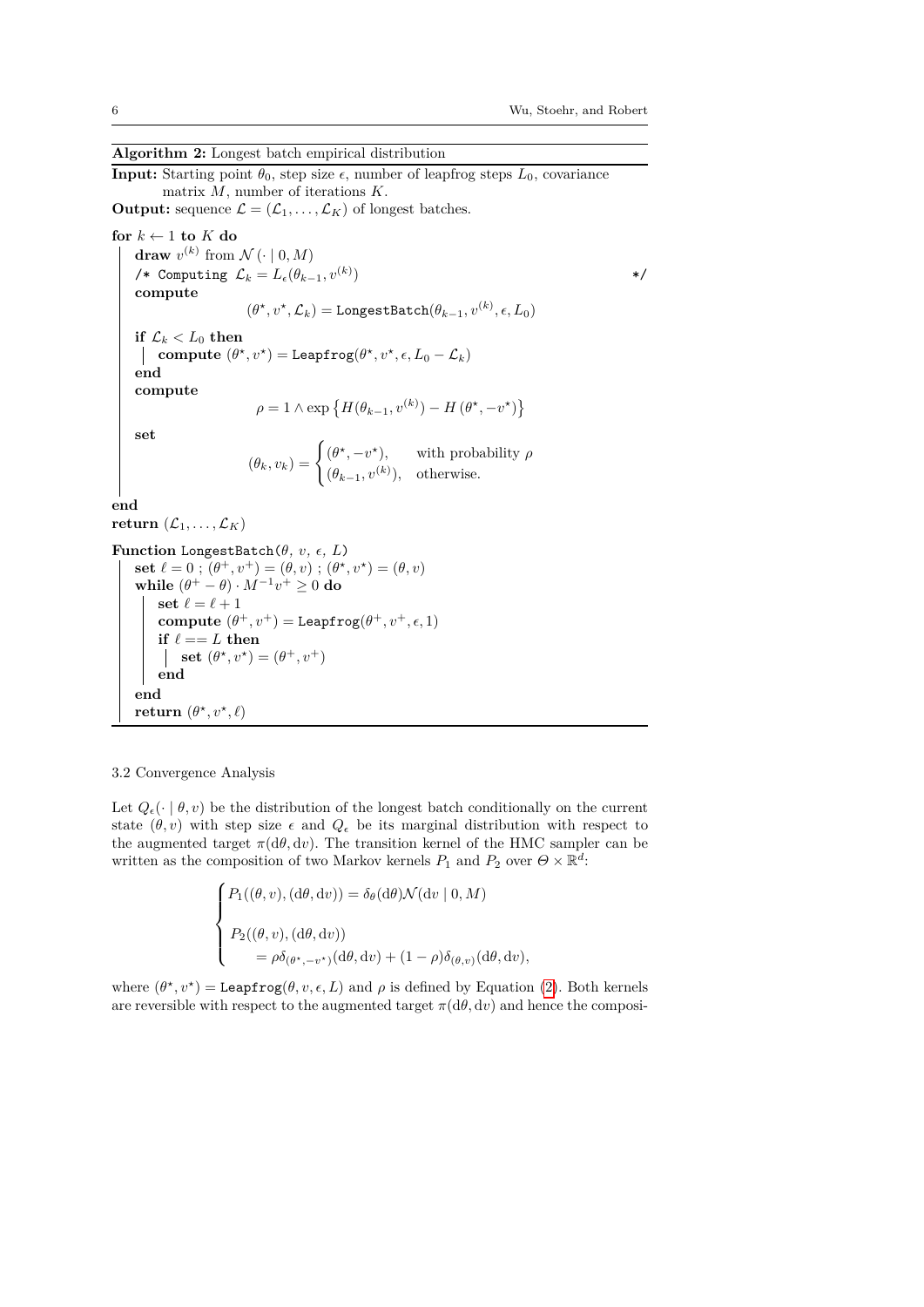## **Algorithm 3:** Empirical Hamiltonian Monte Carlo (eHMC)

<span id="page-6-0"></span>**Input:** Starting point  $\theta_0$ , step size  $\epsilon$ , empirical dis-tribution of longest batches  $\hat{P}_\mathcal{L}$ (generated by Algorithm [2\)](#page-5-0), covariance matrix *M*, number of iterations *N*. **Output:** sample  $\{\theta_0, \ldots, \theta_N\}$  drawn from  $\pi(\theta)$ .

for  $n \leftarrow 1$  to  $N$  do **draw** *v* from  $\mathcal{N}(\cdot | 0, M)$ **draw** *L* from  $\hat{P}_\mathcal{L}$ **compute**  $(\theta^*, v^*) =$ Leapfrog $(\theta_{n-1}, v, \epsilon, L)$  **compute**  $\rho = 1 \wedge \exp \{H(\theta_{n-1}, v) - H(\theta^*, -v^*)\}$ **set**  $(\theta_n, v_n) = \begin{cases} (\theta^*, -v^*), & \text{with probability } \rho \\ (0, 0, 0), & \text{otherwise} \end{cases}$ (*θn*−1*, v*)*,* otherwise*.* **end**

**return**  $(\theta_0, \ldots, \theta_N)$ 

tion  $P_2 \circ P_1$  leaves the latter invariant. As a consequence,  $\hat{P}_\mathcal{L}$  produced by Algorithm [2](#page-5-0) converges to  $Q_{\epsilon}$ .

#### 3.3 Empirical Hamiltonian Monte Carlo

We introduce a version of HMC, called empirical HMC (eHMC) that makes use of the empirical distribution  $\hat{P}_\mathcal{L}$  constructed in Algorithm [2.](#page-5-0)

At each iteration NUTS derives a locally adapted scale for *L* that it employs in a probabilistically valid manner, that is, in order to preserve the stationary distribution. Indeed, using directly the longest batch produced at each iteration, albeit interesting in potentially increasing the jumping distance between the current and the proposed states, creates a bias in the resulting stationary distribution. As mentioned earlier, NUTS requires a balanced binary tree in order to preserve the reversibility of the resulting Markov chain. Here we set an orthogonal improvement called eHMC by considering instead a global distribution on the batch size that is consistent with the target distribution.

The core idea of eHMC is to randomly pick a number of leapfrog steps according to the empirical distribution  $\hat{P}_\mathcal{L}$  at each iteration (see Algorithm [3\)](#page-6-0). The resulting algorithm is valid since the choice of *L* is independent from the current state of the chain. Thus the resulting transition kernel can be seen as a composition of multiple Markov kernels attached to the same stationary distribution  $\pi(d\theta, dv)$  [\(Tierney,](#page-16-10) [1994\)](#page-16-10).

#### 3.4 Partially refreshed Hamiltonian Monte Carlo

As a follow-up, we mention an accelerated version of HMC, referred to as prHMC, obtained by only refreshing the auxiliary momentum *v* at some selected iterations. In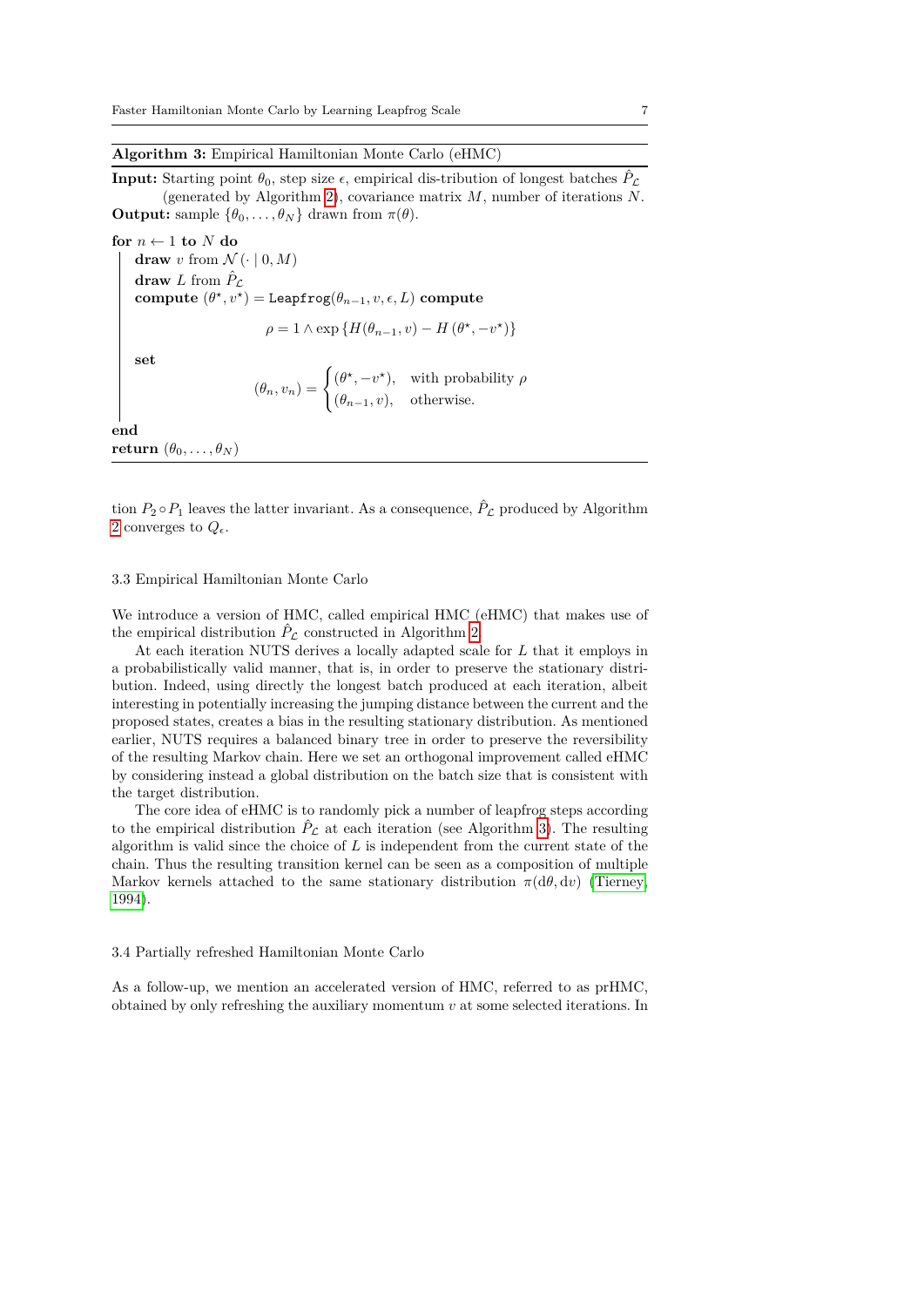order to simplify the description of the algorithm, we introduce the following three Markov transition kernels. The first one corresponds to the Metropolis adjusted Hamiltonian kernel

$$
P_1^{\epsilon, L}((\theta, v), (d\theta', dv')) = \rho \delta_{\{(\theta^*, -v^*)\}}(d\theta', dv') + (1 - \rho) \delta_{\{(\theta, v)\}}(d\theta', dv'),
$$

where  $(\theta^*, v^*)$  = Leapfrog $(\theta, v, \epsilon, L)$  and  $\rho$  is the acceptance probability [\(2\)](#page-3-1). We then define a resampling kernel

$$
P_2((\theta, v), (d\theta', dv')) = \delta_{\{\theta\}}(d\theta') \mathcal{N}(dv' | 0, M)
$$

and a flipping kernel

$$
P_3((\theta, v), (d\theta', dv')) = \delta_{\{\theta\}}(d\theta')\delta_{\{-v\}}(dv').
$$

It is easy to verify that all three kernels are reversible with respect to  $\pi \otimes \varphi$  and hence that  $P_3 \circ P_1^{\epsilon, L}$  and  $P_1^{\epsilon, L} \circ P_2$  admit  $\pi \otimes \varphi$  as their stationary distribution. Furthermore, since  $\pi \otimes \varphi$  is symmetric with respect to *v*, we can obtain that  $\pi \otimes \varphi$ is a stationary distribution of  $P_3 \circ P_1^{\epsilon,L} \circ P_2$ . As a result, the mixture kernel

$$
P^{\epsilon,L,\eta} = (1-\eta)P_3 \circ P_1^{\epsilon,L} + \eta P_3 \circ P_1^{\epsilon,L} \circ P_2
$$

is a Markov kernel with stationary distribution  $\pi \otimes \varphi$  for any  $\eta \in [0, 1]$ . Compared with standard HMC, this alternative Markov kernel resamples the momentum with probability  $\eta$  at each iteration. Besides,  $P^{\epsilon,L,\eta}$  conserves the momentum if the proposal is accepted and flips it otherwise. Intuitively, this algorithm potentially gains efficiency over standard HMC for two reasons: leveraging intermediate proposals along leapfrog path when we conserve the momentum and recycling the obtained proposals when the momentum flips (see Algorithm [4](#page-17-0) in Appendix). We shall remark that the latter algorithm will eventually explore the level set both forward (that is in the direction of the resampled momentum referred to as  $\sigma = 1$ ) and backward ( $\sigma = -1$ ). For computational purpose, the pairs visited are stored in a matrix *w* <sup>+</sup>. We use the convention that all the momenta visited are stored according to the forward direction requiring to flip the sign of the momentum visited in the backward direction. As a consequence, when proposing a pair stored in  $w^+$ , the acceptance probability [\(2\)](#page-3-1) needs also to be written with respect to the direction  $\sigma$  to ensure the momentum points in the right direction.

#### <span id="page-7-0"></span>**4 Numerical Experiment**

Throughout the following section, we produce empirical comparisons of the performance of NUTS, eHMC and prHMC samplers in terms of the effective sample size, the expected squared jumped distance or the Kolmogorov-Smirnov distance over several models with increasing complexity. We use the version of NUTS implemented in Rstan [\(Stan Development Team, 2018a\)](#page-16-7). The code for eHMC and prHMC samplers as well as the data generated in what follows are available online at https://github.com/jstoehr/eHMC. In order to differentiate between the computing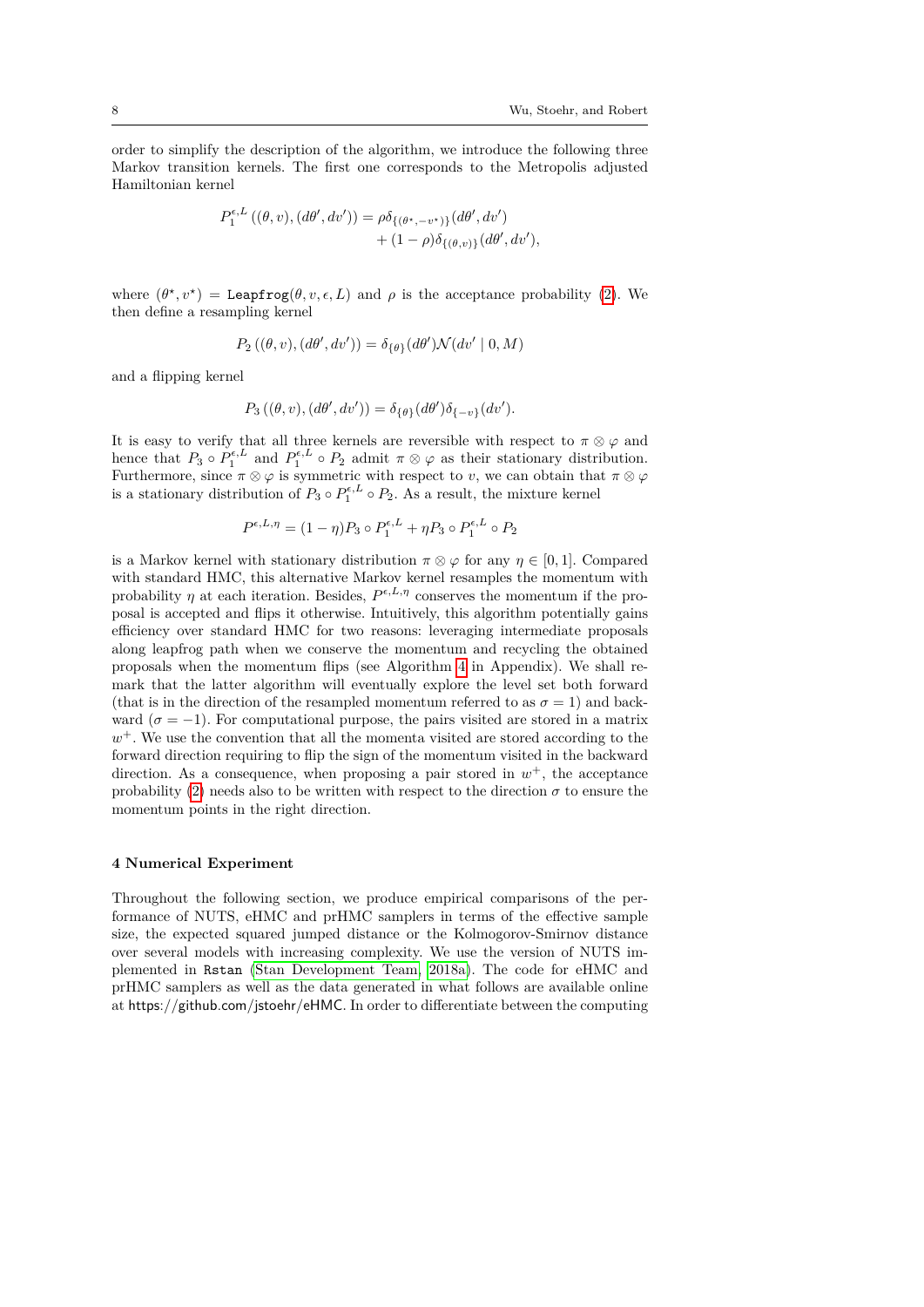requirements of the compared samplers, it seems fairer to evaluate samples generated under the same computation budget. As a result, the ESS and the ESJD are calibrated by the evaluation cost of the gradient of the logarithm of target density function. This choice is based on the assumption that the largest portion of the computation budget is dedicated to compute ∇*U*.

*The effective sample size (ESS).* We recall that the standard effective sample size associated with a Markov chain  $\{\theta_1, \ldots, \theta_N\}$  is defined as

$$
\text{ESS} = N / \left( 1 + 2 \sum_{k > 0} \rho_k \right),
$$

where  $\rho_k$  is the lag *k* auto-correlation of the Markov chain. Informally, the ESS of an MCMC output is interpretable as providing the equivalent number of independent simulations from the target distribution, where equivalent means with equivalent variance. The following examples resort to the ess function of the R package mcmcse [\(Flegal et al., 2016\)](#page-16-11) to produce estimates of the ESS for each component of the parameter. Hence, the more efficient a sampler is in its approximation to *i.i.d.* sampling from the target, the larger the associated ESS should be. The evaluations below report the *minimum* of ESS per gradient evaluation when the minimum is taken over all components of the parameter of the model, a measure that identifies the least effective direction for the sampler.

*The expected squared jumped distance (ESJD).* Furthermore, considering that the ESS criterion only reflects on the marginal efficiency of a sampler, we report in addition the now traditional expected squared jump distance. While depending on the measure of the jump, this quantity appears as a global mixing assessment that expresses another aspect of the efficiency of a sampler. We recall that, given a set of generated samples  $\{\theta_1, \ldots, \theta_N\}$ , its estimated ESJD is defined as

$$
\text{EJSD} = \frac{1}{N-1} \sum_{n=1}^{N-1} \|\theta_{n+1} - \theta_n\|_2^2 \,.
$$

*The Kolmogorov-Smirnov distance (KS).* We also compare the accuracy between NUTS, eHMC, and prHMC using the Kolmogorov-Smirnov (KS) distance. For two one-dimensional distributions with cumulative distribution functions *F* and *G*, their KS distance is defined as

$$
KS(F, G) = \sup_{x \in \mathbb{R}} |F(x) - G(x)|.
$$

The choice of a reference distribution, namely the target distribution, is obviously paramount to measure the performance of different samplers. We therefore generate a large sample by NUTS (50,000 sample points with targeted probability  $p_0 = 0.95$ ) and use its empirical distribution as a surrogate for the target to compute the KS distances in each example. The KS distance being solely available component-wise, we report the maximal KS distance across the parameters components, which reflects the most constrained direction of each sampler.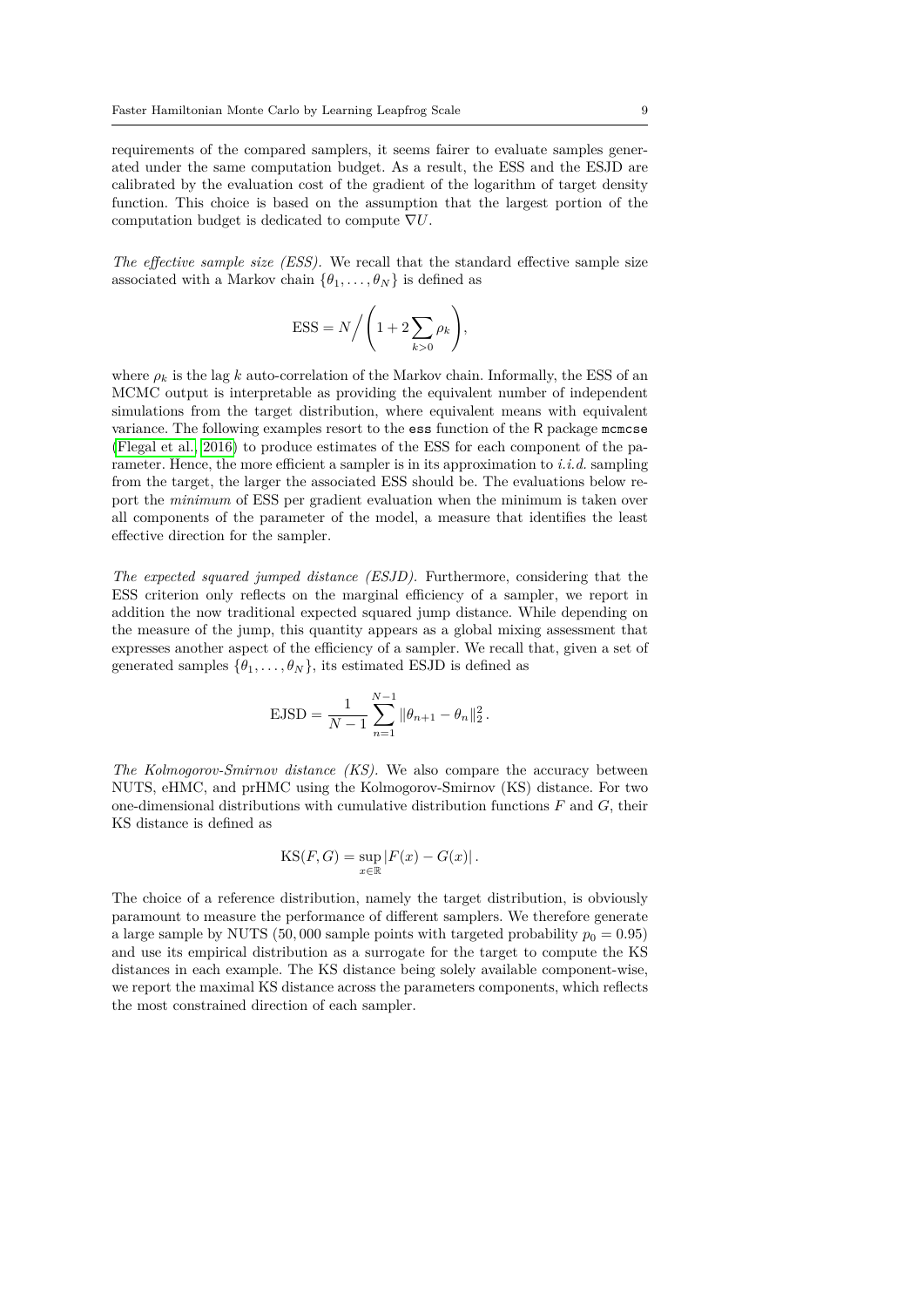

<span id="page-9-0"></span>**Fig. 1** Comparison between NUTS and eHMC samplers for a multivariate Normal distribution target: the x-axis is indexed by the targeted acceptance probability,  $p_0$ , associated with the primal-dual averaging step, and the y-axis in both plots corresponds to the minimum ESS across all parameter coordinates (first row) and to the ESJD (second row) per evaluation of ∇*U*, respectively. A black dot indicates the performance for a single experiment and the red curve is the resulting median of the 40 black-dot values for a particular  $p_0$ .

In each of the following models, the matrix *M* is set to an adaptively tuned diagonal mass matrix in the Stan NUTS runs. This diagonal matrix is then used in the eHMC runs. Given a targeted acceptance probability  $p_0$  which evenly ranges from 0.6 to 0.95, both NUTS and eHMC results are based on  $N = 25,000$  iterations, with the first 5,000 iterations used to tune the corresponding step size  $\epsilon$ . Once  $\epsilon$ is tuned, Algorithm [2](#page-5-0) is run over 2,000 iterations to construct the set  $\mathcal L$  which is then exploited by eHMC. When considered, the KS distance is solely computed for the step size  $\epsilon$  corresponding to  $p_0 = 0.8$ . The various results were obtained over 40 repetitions of each experiment.

#### 4.1 Multivariate Normal Distribution

The first example is a toy example that aims at a multivariate Normal distribution with zero mean and covariance matrix *A* as its target,

$$
\pi(\theta) \propto \exp\left\{-\theta^T A^{-1} \theta/2\right\}
$$

The dimension of the vector is chosen to be 100, with

$$
A_{i,j} = 0.99^{|i-j|}, \quad i, j = 1, \cdots, 100
$$

Figure [1](#page-9-0) displays the minimum ESS across the parameter components and the ESJD per gradient for each sampler across the range of  $p_0$  based on the 40 repetitions. As is clear from the plots, the gain brought by using eHMC is important on most of the range of  $p_0$ 's, without ever exhibiting a significant loss of efficiency, relative to NUTS. In addition, the boxplots on Figure [2](#page-10-0) demonstrate the further improvement brought by prHMC over eHMC since the maximum KS distance is uniformly smaller across experiments.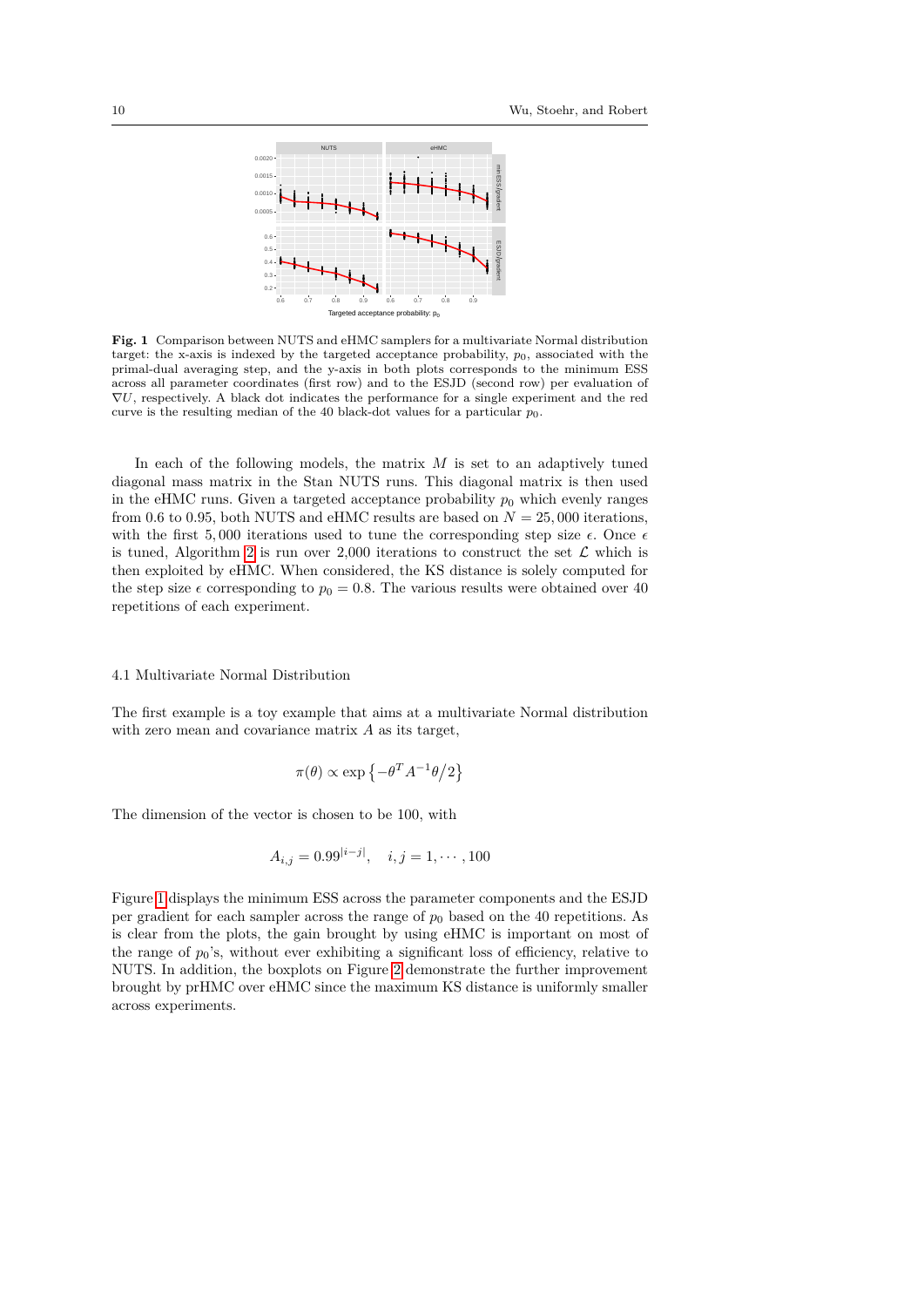

<span id="page-10-0"></span>**Fig. 2** Comparison of NUTS, eHMC and prHMC over multivariate Normal model in terms of Kolmogorov-Smirnov distance. The y-axis scales the maximum KS distance over all components based on 40 replications and  $p_0 = 0.8$ .



<span id="page-10-1"></span>**Fig. 3** Comparison between NUTS and eHMC samplers for a Bayesian logistic model applied to German credit data, with the same conventions as in Fig. [1.](#page-9-0)

#### 4.2 Bayesian Logistic Posterior

This example target is the posterior distribution of a Bayesian logistic regression under a flat prior  $\pi_0(\theta) \propto 1$ ,

$$
\pi(\theta) \propto \prod_{n=1}^{N} \frac{\exp(y_i x_i^T \theta)}{1 + \exp(x_i^T \theta)}
$$

The inference is based on a German credit dataset obtained from UCI repository [\(Frank and Asuncion, 2010\)](#page-16-12), which contains 1*,* 000 observations and 24 covariates. As described by [Hoffman and Gelman](#page-16-0) [\(2014\)](#page-16-0), all covariates are normalized to enjoy zero mean and unit variance. Figure [3](#page-10-1) displays the minimum ESS across all dimensions and the ESJD per gradient when  $p_0$  varies. In this high dimensional case, the improvement brought by eHMC is stronger, with an ESS up to two-fold for all values of  $p_0$ . Once again the boxplots of the KS distance in Figure [4](#page-11-0) show the successive improvements of both eHMC and prHMC.

## 4.3 Stochastic Volatility Model

This example aims at analysing a posterior distribution associated with a stochastic volatility model and with *T* artificial (generated) observations. The stochastic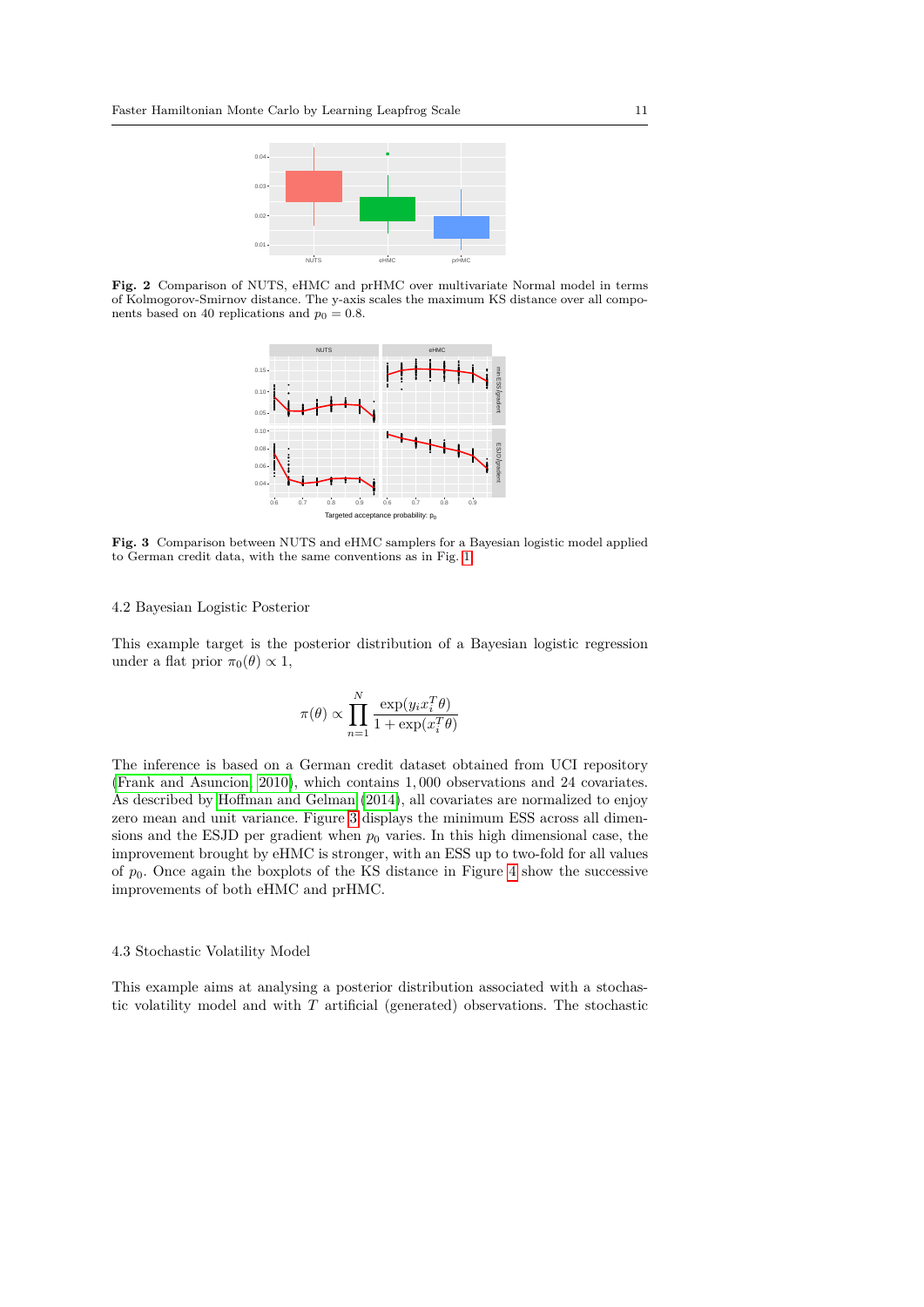

<span id="page-11-0"></span>**Fig. 4** Comparison of NUTS, eHMC and prHMC applied to German credit data in terms of Kolmogorov-Smirnov distance. The y-axis scales the maximum KS distance over all components based on 40 replications and  $p_0 = 0.8$ .

*,*

volatility model is based on the state-space equations:

$$
x_1 \sim \mathcal{N}\left(0, \frac{\sigma^2}{1 - \varphi^2}\right),
$$

$$
\begin{cases} y_t &= \epsilon_t \kappa \exp(0.5x_t), \\ \epsilon_t & \sim \mathcal{N}(0, 1), \end{cases}
$$

for  $t = 1, 2, \cdots, T$ ,

and for 
$$
t = 2, \dots, T
$$

$$
\begin{cases} x_t &= \varphi x_{t-1} + \eta_t, \\ \eta_t & \sim \mathcal{N}(0, \sigma^2). \end{cases}
$$

where only the  $y_t$ 's are observed. The prior is chosen to be  $p(\kappa) \propto 1/\kappa$ ,  $0.5(1+\varphi) \sim$ Beta(20, 1.5), and  $\sigma^{-2} \sim \chi^2(10, 0.05)$ . In order to reduce overflow problems, we reparametrize the three parameters  $\varphi$ ,  $\kappa$  and  $\sigma^2$  as

$$
\alpha = \log \left( \frac{1+\varphi}{1-\varphi} \right), \quad \beta = \log(\kappa) \text{ and } \gamma = \log(\sigma^2).
$$

Following [Girolami and Calderhead](#page-16-4) [\(2011\)](#page-16-4), we generate  $T = 1,000$  observations with parameters chosen as  $\varphi_0 = 0.98$ ,  $\kappa_0 = 0.65$  and  $\sigma_0 = 0.15$ . The dimension of the simulation space is thus  $T + 3 = 1,003$ , with 1,000 latent variables  $\{x_t\}_{t=1}^T$ . The associated potential function is given by

$$
U(\alpha, \beta, \gamma, \mathbf{x}|\mathbf{y})
$$
  
=  $T\beta + \sum_{t=1}^{T} \frac{x_t}{2} + \sum_{t=1}^{T} \frac{y_t^2}{2 \exp(2\beta) \exp(x_t)} - 20.5\alpha$   
+  $22.5 \log(e^{\alpha} + 1) + \left(\frac{T}{2} + 5\right) \gamma + \frac{2x_1^2 e^{\alpha}}{(e^{\alpha} + 1)^2 e \gamma}$   
+  $\frac{1}{2} \sum_{t=2}^{T} \left\{ e^{-\gamma} (x_t - \frac{e^{\alpha} - 1}{e^{\alpha} + 1} x_{t-1})^2 \right\} + \frac{1}{4e^{\gamma}}.$ 

Figure [5\(](#page-12-0)a) compares the minimum ESS per evaluation of ∇*U* of each parameter group and Figure [5\(](#page-12-0)b) shows the ESJD on  $\{x_t\}_{t=1}^T$  and  $\theta = (\phi, \kappa, \sigma)$  per evaluation of  $\nabla U$  for each sampler over the range of targeted acceptance probability  $p_0$ . In this high dimensional model, eHMC (and its variants not described here) perform at least as well as NUTS over each experiment configuration.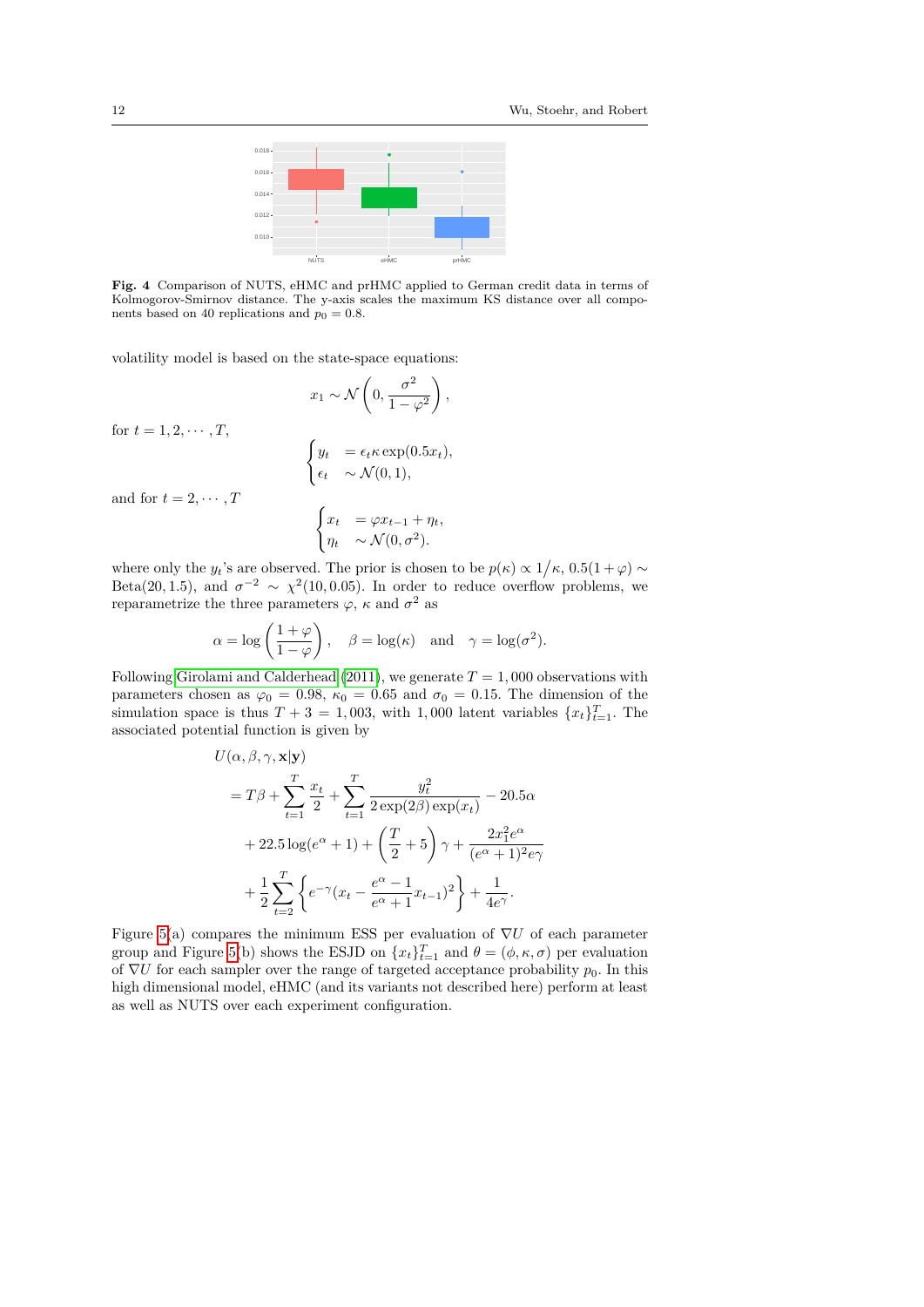

<span id="page-12-0"></span>**Fig. 5** Comparison between NUTS and eHMC for the stochastic volatility model. The xaxis is the acceptance probability *p*<sup>0</sup> fed into primal-dual averaging. A black dot displays the performance for a single experiment and the red curve is the resulting median over the 40 y-values and for a particular *p*0. (a) The y-axis corresponds to the minimum ESS across components of  ${x_t}_{t=1}^T$  and to the ESS for each parameter component per evaluation of  $\nabla U$ , respectively. (b) The y-axis corresponds to the ESJDs of  ${x_t}_{t=1}^T$  and of  $\theta = (\phi, \kappa, \sigma)$  per evaluation of  $\nabla U$ , respectively.

4.4 Logistic Item Response Theory Model

This example considers a hierarchical item response theory (IRT) model [\(Hambleton](#page-16-13) [et al., 1991\)](#page-16-13), written as, for  $i = 1, 2, ..., I$  and  $j = 1, 2, ..., J$ ,

$$
logit(\mathbb{P}(y_{i,j} = 1 | \eta, a, b)) = a_i(\eta_j - b_i)
$$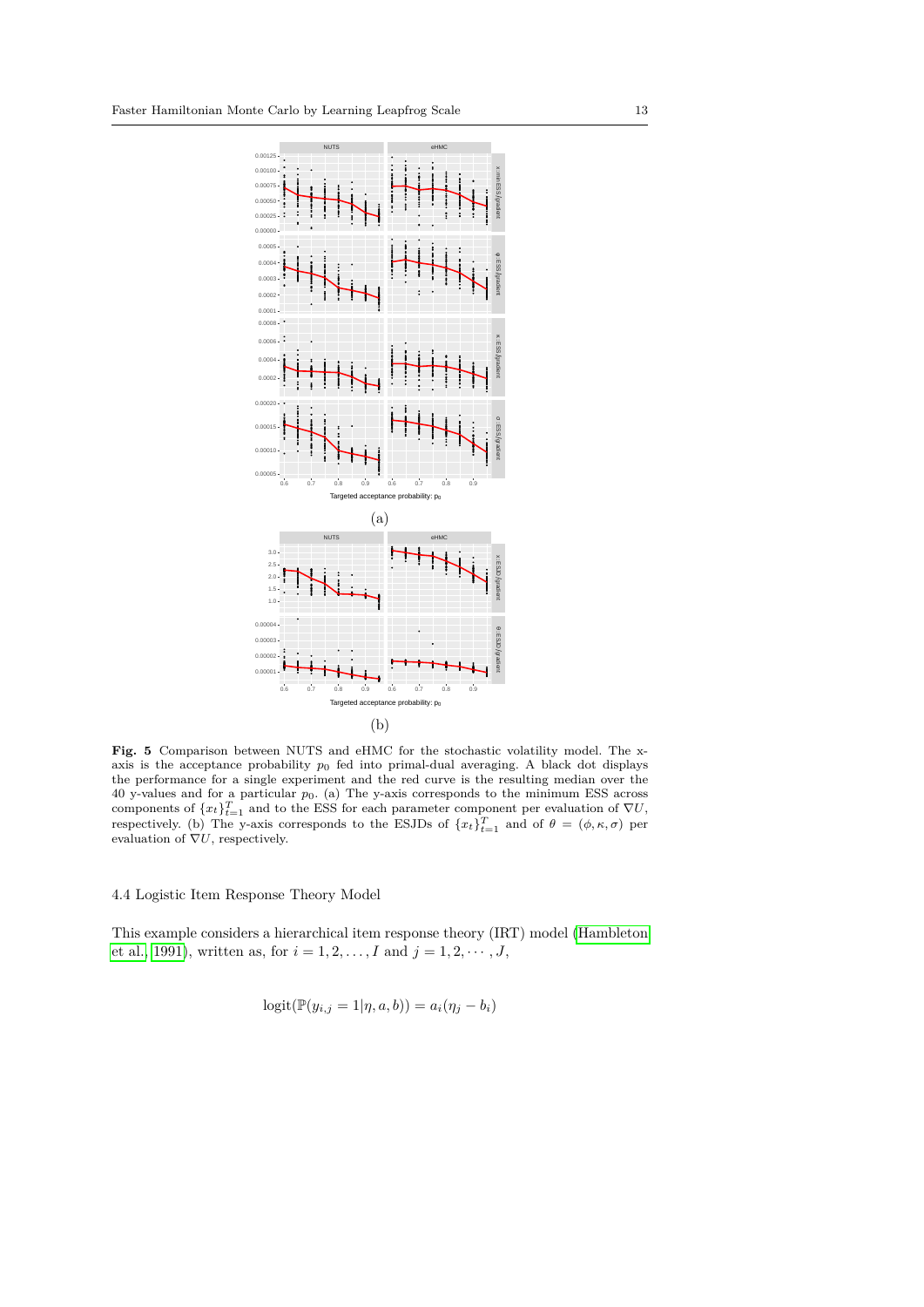<span id="page-13-0"></span>**Table 1** Comparison between NUTS and eHMC for a two parameter logistic item response theory model: each entry corresponds to an average over 40 experiments of the maximum value across the possible values of  $p_0$  of the minimum ESS per evaluation of  $\nabla U$  over each group of parameters.

| Sampler     | ESS $(\times 10^{-2})$ per evaluation (mean $\pm$ sd) |                    |                    |  |  |
|-------------|-------------------------------------------------------|--------------------|--------------------|--|--|
|             | $\{\eta_i\}_{i=1}^{100}$                              | ${a_i}_{i=1}^{20}$ | ${b_i}_{i=1}^{20}$ |  |  |
| <b>NUTS</b> | $1.51 \pm 0.19$                                       | $1.13 \pm 0.15$    | $1.20 \pm 0.14$    |  |  |
| eHMC        | $2.22 + 0.23$                                         | $1.63 \pm 0.13$    | $1.83 \pm 0.15$    |  |  |

with

$$
\eta_j \sim \mathcal{N}(0, \sigma_\eta^2)
$$
 and  $\begin{cases}\na_i \sim \mathcal{LN}(0, \sigma_a^2), \\
b_i \sim \mathcal{LN}(\mu_b, \sigma_b^2).\n\end{cases}$ 

where  $y_{i,j}$  is the response for person *j* to item *i*,  $a_i$  and  $b_i$  are referred to as the discrimination and difficulty parameters, respectively, and  $\eta_j$  is called the ability parameter. The priors for the hyperparameters are  $\sigma_{\eta} \sim$  Cauchy(0, 2),  $\sigma_{a} \sim$  Cauchy(0, 2),  $\mu_b \sim \mathcal{N}(0, 25)$ , and  $\sigma_b \sim$  Cauchy(0, 2) under the constraints  $\sigma_n > 0$ ,  $\sigma_a > 0$ ,  $\sigma_b > 0$ and  $a_i > 0$ . These constraints are handled in HMC by looking at the logarithm transforms with the appropriate Jacobian adjustment. We use a benchmark dataset from STAN repository (http://tinyurl.com/y4w2zlyj), in which  $I = 20, J = 100$ .

As shown in Table [1,](#page-13-0) the maximum of the minimum ESS over the 40 experiment is on average around 1.5 times larger for eHMC, depending on the group of interest. Note that this evaluation of efficiency is based on the minimum across components of the parameter subset and on the maximum across different values of  $p_0$  for each of the methods examined and for each of the repetitions of the Monte Carlo experiment. Mean and variance in this table are thus taken over 40 values corresponding to possibly different values of  $p_0$ .

#### 4.5 Susceptible-Infected-Recovered Model

Susceptible-infected-recovered (SIR) models are used to represent disease transmission, for epidemics like cholera, within a population. The model in this example is, for  $k = 1, \cdots, N_t$ ,

$$
\begin{cases} \eta_k \sim \text{Poisson}(y_{t_{k-1},1} - y_{t_k,1}), \\ \hat{B}_k \sim \mathcal{LN}(y_{t_k,4}, 0.15^2). \end{cases}
$$

where the dynamic of  $y_t \in \mathbb{R}^4$  is given by

$$
\frac{dy_{t,1}}{dt} = -\frac{\beta y_{t,4}}{y_{t,4} + \kappa_0} y_{t,1}, \quad \frac{dy_{t,2}}{dt} = \frac{\beta y_{t,4}}{y_{t,4} + \kappa_0} y_{t,1} - \gamma y_{t,2},
$$

$$
\frac{dy_{t,3}}{dt} = \gamma y_{t,3}, \qquad \frac{dy_{t,4}}{dt} = \xi y_{t,2} - \phi y_{t,4}.
$$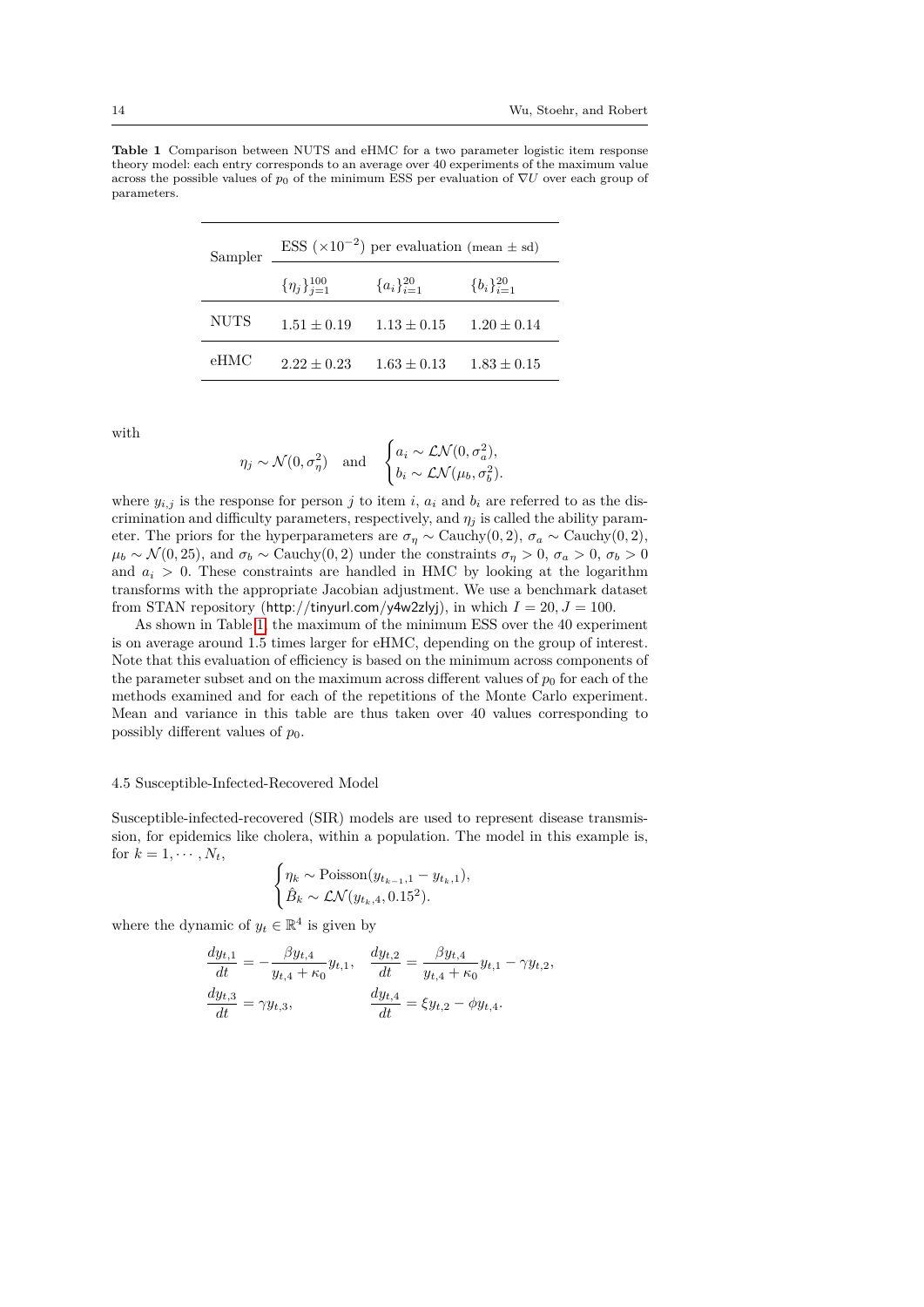| Sampler     |            |            | ESS $(\times 10^{-3})$ per evaluation (mean $\pm$ sd) |            |  |
|-------------|------------|------------|-------------------------------------------------------|------------|--|
|             |            | $\gamma$   |                                                       | Φ          |  |
| <b>NUTS</b> | 6.26       | 6.25       | 7.71                                                  | 7.38       |  |
|             | $\pm 0.78$ | $\pm 0.76$ | $\pm 0.66$                                            | $\pm 0.88$ |  |
| eHMC        | 16.2       | 15.8       | 20.7                                                  | 20.6       |  |
|             | $\pm 1.8$  | $+1.5$     | $+2.1$                                                | $+1.9$     |  |

<span id="page-14-0"></span>**Table 2** Comparison between NUTS and eHMC for a SIR model: same legend as for Table [1.](#page-13-0)

where  $y_{t,1}, y_{t,2}, y_{t,3}$  represent, respectively, the number of susceptible, infected, and recovered people within the community, and  $y_{t,4}$  represents the concentration of the virus in the water reservoir used by this population [\(Grad et al., 2012\)](#page-16-14). In this model, the size of the population  $y_{t,1} + y_{t,2} + y_{t,3}$  is assumed to be constant, which means that there is neither birth nor death resulting from the disease or from other reasons. The parameter  $\eta_k$  represents the size of the population that becomes infected from being susceptible during the time interval  $[t_{k-1}, t_k]$ .

We used the dataset available on STAN repository (http://tinyurl.com/y69t3sqs). The latter contains  $N_t = 20$  observations  $\{\eta_k, \hat{B}_k\}_{k=1}^{N_t}$  over the time steps  $t_k = 7k$ . We set the priors over the parameters as follows:

$$
\beta \sim \mathcal{C}(0, 2.5), \quad \xi \sim \mathcal{C}(0, 25),
$$
  

$$
\gamma \sim \mathcal{C}(0, 1), \qquad \phi \sim \mathcal{C}(0, 1);
$$

In order to accomodate the constraints  $\beta > 0$ ,  $\gamma > 0$ ,  $\xi > 0$  and  $\phi > 0$ , we used a reparametrisation into logarithms. Table [2](#page-14-0) reports the best performance of each sampler across the possible values of  $p_0$ . These experiments show once again that eHMC exhibit a higher efficiency than NUTS in terms of ESS. Besides, Figure [6](#page-14-1) exhibits a reduction in the maximum KS distance when using eHMC over NUTS and prHMC over eHMC for the same computation cost. Table [2](#page-14-0) suggests less simulations are actually needed to achieve the same precision by eHMC.



<span id="page-14-1"></span>Fig. 6 Comparison of NUTS, eHMC and prHMC over SIR model in terms of Kolmogorov-Smirnov distance. The y-axis scales the maximum KS distance over all components based on 40 replications and  $p_0 = 0.8$ .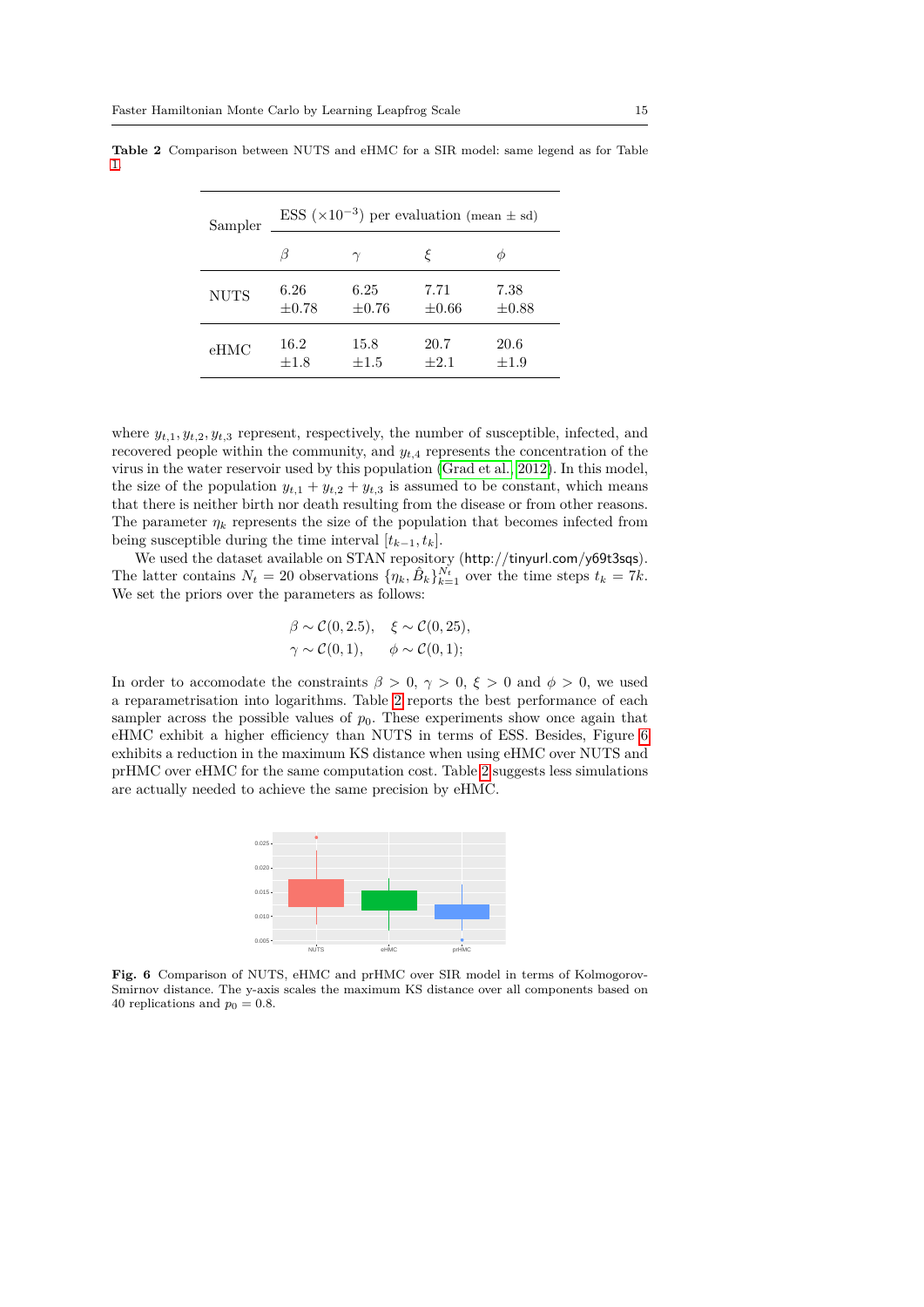#### <span id="page-15-1"></span>**5 Conclusion and Prospective**

Our eHMC algorithm is an HMC algorithm elaborating on NUTS that can been seen as an alternative, in that it relies on an empirical version,  $\hat{P}_\text{C}$ , of the distribution of the longest batch size generated in the leapfrog integrator, for a given step size  $\epsilon$ . Our motivation for this version is to reduce wasted simulations created by NUTS, waste that results from a stationarity constraint and the induced backtracking of NUTS. Even though the length and cost of the path is *de facto* reduced for eHMC, we have shown through several Monte Carlo experiments that this version leads to some degree of improved efficiency over the standard NUTS, when evaluated by either ESS or ESJD per potential gradient evaluation. While we do not aim here at optimising the length *L* of the HMC step in terms of one of these criteria, the automated random choice of *L* at each iteration shows clear promises.

The comparisons produced here may appear to contradict those of [Hoffman and](#page-16-0) [Gelman](#page-16-0) [\(2014\)](#page-16-0). The reason for this opposition is that [Hoffman and Gelman](#page-16-0) [\(2014\)](#page-16-0) compared NUTS with the standard HMC sampler, which number of steps *L* is fixed at each and every iteration, instead of an HMC with a random number of steps. It has already been observed in the literature that resorting to a random integration time in an HMC sampler should improve performances.

The improvement of eHMC over NUTS proceeds from two features. First, eHMC chooses a set of globally appropriate values of *L* for an HMC sampler. Second, as noted above, NUTS wastes computation effort to some extent. In fact, even though NUTS only generates batches towards preventing from retracing at each iteration, it is impossible to ensure that the current position is close to an end-point of the generated leapfrog path. Furthermore, the NUTS proposal, although not uniformly picked up from the candidate set, is rarely one of the end-points in this set. Both limitations restrict the distance between the current position and the proposal.

Obviously,  $\hat{P}_\mathcal{L}$  contains valuable information about the efficient number of steps in the leapfrog integrator for HMC samplers and the related distribution deserves further investigation. Besides, we can also insert Algorithm [2](#page-5-0) into a primal-dual averaging scheme to learn a rough version of  $\mathcal L$  and hence save further computation cost.

Further directions along that theme worth exploring are designing a distribution for the integration time that depends on the Hamiltonian level and integrating a Rao-Blackwellisation step as in [Nishimura and Dunson](#page-16-15) [\(2015\)](#page-16-15).

**Acknowledgements** The authors are grateful to Bob Carpenter and Matt Graham for comments on this earlier version.

## **References**

- <span id="page-15-3"></span>Beskos A, Pillai N, Roberts G, Sanz-Serna JM, Stuart A (2013) Optimal tuning of the hybrid Monte Carlo algorithm. Bernoulli 19(5A):1501–1534
- <span id="page-15-2"></span>Betancourt M (2018) A conceptual introduction to Hamiltonian Monte Carlo. arXiv preprint arXiv:170102434v2
- <span id="page-15-0"></span>Betancourt M, Byrne S, Girolami M (2014) Optimizing the integrator step size for Hamiltonian Monte Carlo. arXiv preprint arXiv:14116669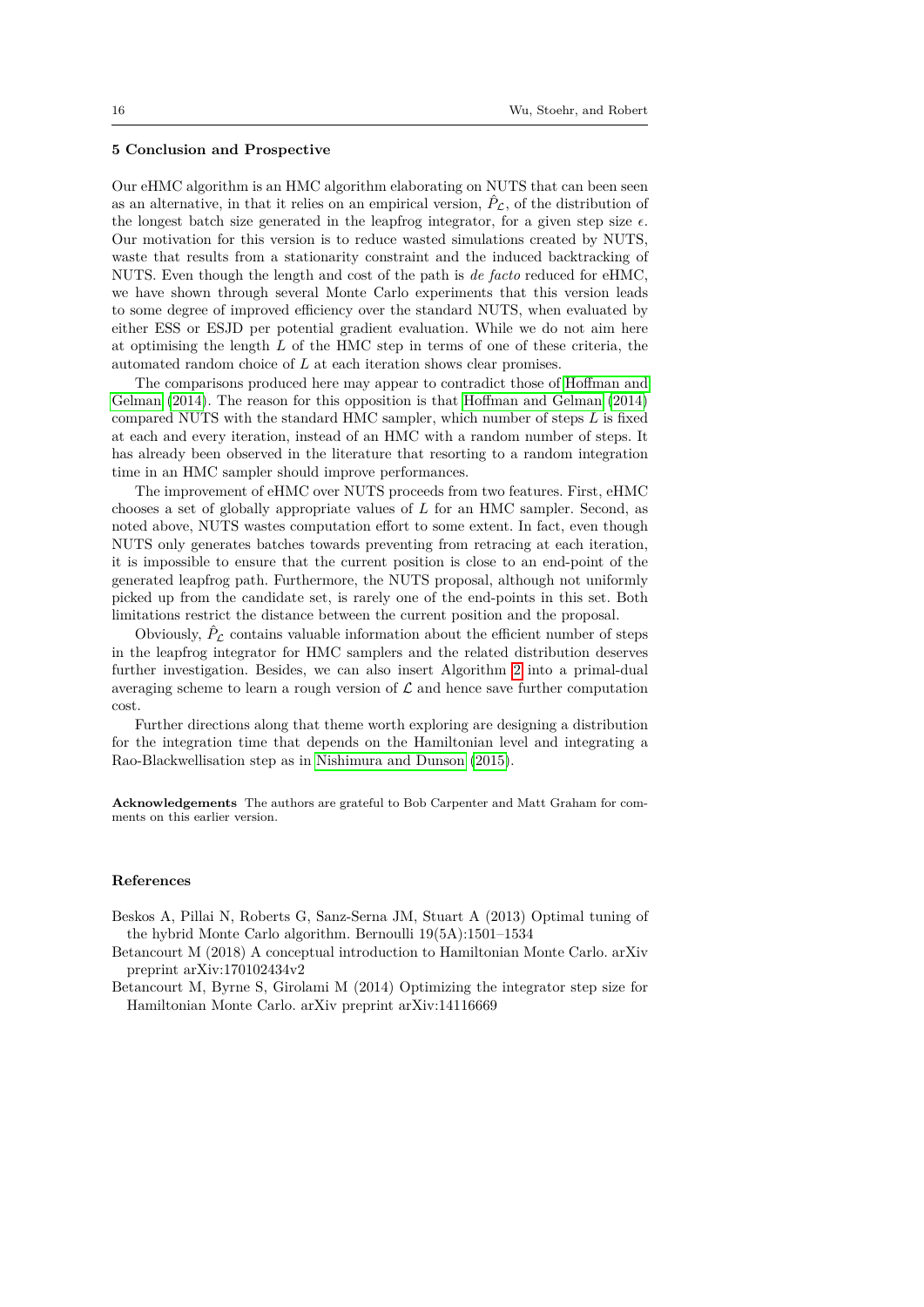- <span id="page-16-1"></span>Duane S, Kennedy AD, Pendleton BJ, Roweth D (1987) Hybrid Monte Carlo. Physics Letters B 195(2):216–222
- <span id="page-16-11"></span>Flegal JM, Hughes J, Vats D (2016) mcmcse: Monte Carlo Standard Errors for MCMC. Riverside, CA and Minneapolis, MN, R package version 1.2-1
- <span id="page-16-12"></span>Frank A, Asuncion A (2010) UCI Machine Learning Repository. Irvine, CA: University of California. http://archive ics uci edu/ml, School of Information and Computer Science 213:2–2
- <span id="page-16-4"></span>Girolami M, Calderhead B (2011) Riemann Manifold Langevin and Hamiltonian Monte Carlo methods. Journal of the Royal Statistical Society: Series B (Statistical Methodology) 73(2):123–214
- <span id="page-16-14"></span>Grad YH, Miller JC, Lipsitch M (2012) Cholera modeling: challenges to quantitative analysis and predicting the impact of interventions. Epidemiology (Cambridge, Mass) 23(4):523
- <span id="page-16-3"></span>Hairer E, Lubich C, Wanner G (2003) Geometric numerical integration illustrated by the Störmer–Verlet method. Acta Numerica 12:399–450
- <span id="page-16-13"></span>Hambleton RK, Swaminathan H, Rogers HJ (1991) Fundamentals of Item Response Theory. Sage Press, Newbury Park, CA
- <span id="page-16-0"></span>Hoffman MD, Gelman A (2014) The No-U-Turn Sampler: adaptively setting path lengths in Hamiltonian Monte Carlo. Journal of Machine Learning Research 15(1):1593–1623
- <span id="page-16-8"></span>Leimkuhler B, Reich S (2004) Simulating Hamiltonian Dynamics, vol 14. Cambridge University Press
- <span id="page-16-2"></span>Neal RM (2011) MCMC using Hamiltonian dynamics. Handbook of Markov Chain Monte Carlo 2(11):2
- <span id="page-16-6"></span>Nesterov Y (2009) Primal-dual subgradient methods for convex problems. Mathematical Programming 120(1):221–259
- <span id="page-16-15"></span>Nishimura A, Dunson D (2015) Recycling intermediate steps to improve Hamiltonian Monte Carlo. arXiv e-prints arXiv:1511.06925, <1511.06925>
- <span id="page-16-7"></span>Stan Development Team (2018a) RStan: the R interface to Stan. R package version 2.17.3. Http://mc-stan.org
- <span id="page-16-9"></span>Stan Development Team (2018b) Stan Modeling Language Users Guide and Reference Manual. Version 2.18.0. http://mc-stan.org
- <span id="page-16-10"></span>Tierney L (1994) Markov Chains for Exploring Posterior Distributions (with Discussion). The Annals of Statistics 22:1701–1762
- <span id="page-16-5"></span>Wang Z, Mohamed S, De Freitas N (2013) Adaptive Hamiltonian and Riemann Manifold Monte Carlo Samplers. In: Proceedings of the 30th International Conference on Machine Learning, JMLR.org, ICML, vol 28, pp III–1462–III–1470

## **Appendix**